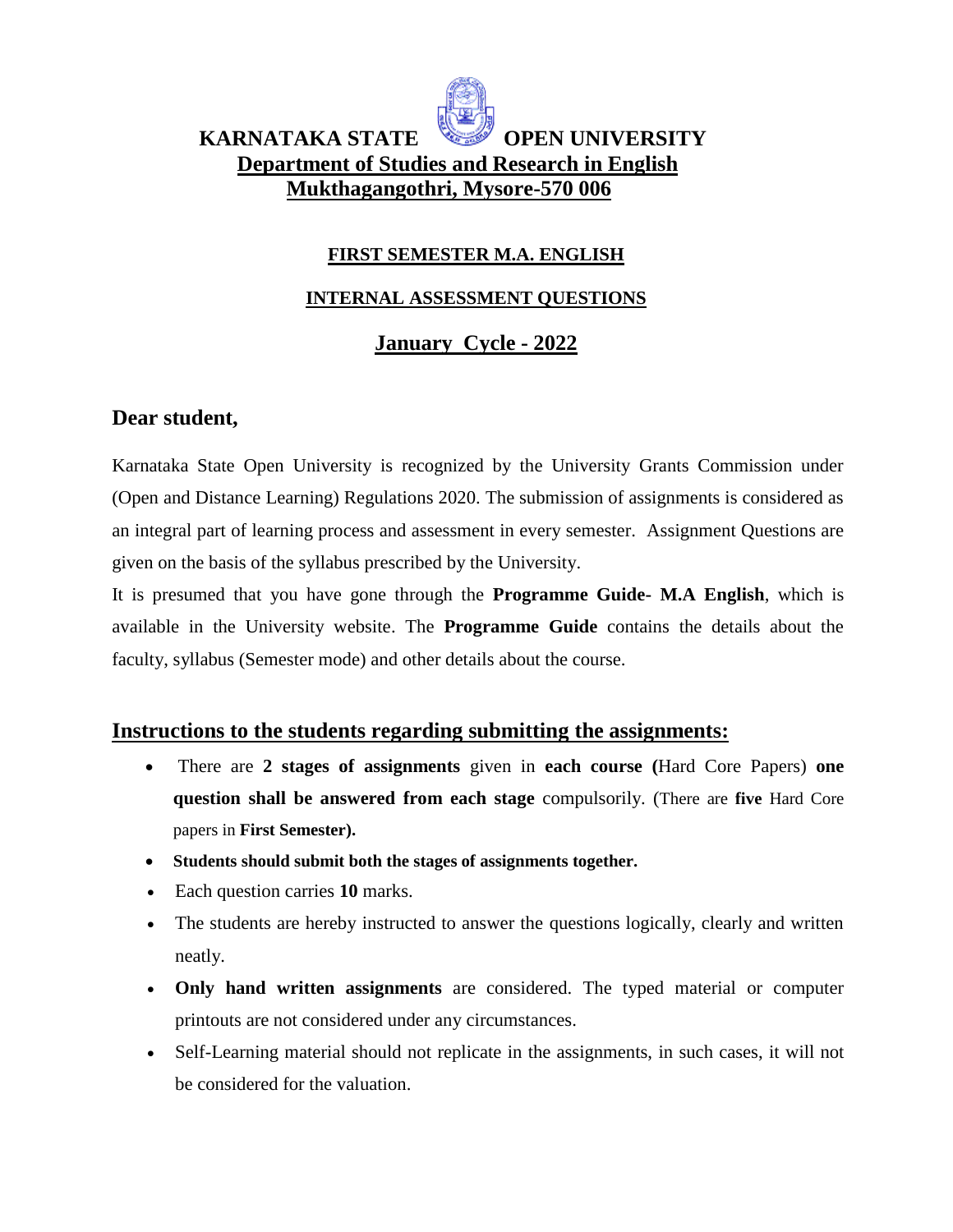- Write assignments in A4 Sheet only.
- The students shall write their **name**, **roll number**, **title of the papers, admission cycle** and **mobile number** without fail.
- The students must keep a Xerox copy of your assignments.
- First Semester M.A. English students **(January Cycle 2022)** shall submit the assignments to the **Chairperson, Department of English, Karnataka State Open University Mukthagangotri, Mysuru-570 006. ( Students should not submit the assignments to any other Regional Centres)**
- The students may feel free to contact any faculty member either in person or over phone. The contact numbers are available in prospectus/programme guide/website.
- **Submitting assignments after the given date will not be accepted.**

| <b>SL</b><br>  No. | <b>Assignments</b>                 | <b>Last Date of Submission</b> |
|--------------------|------------------------------------|--------------------------------|
|                    |                                    |                                |
|                    | <b>FIRST SEMESTER M.A. ENGLISH</b> | 15.07.2022                     |

#### **Important date for Submission of the Assignments**

 **Chairman Department of Studies and Research in English Karnataka State Open University Muktagangothri, Mysuru-06.**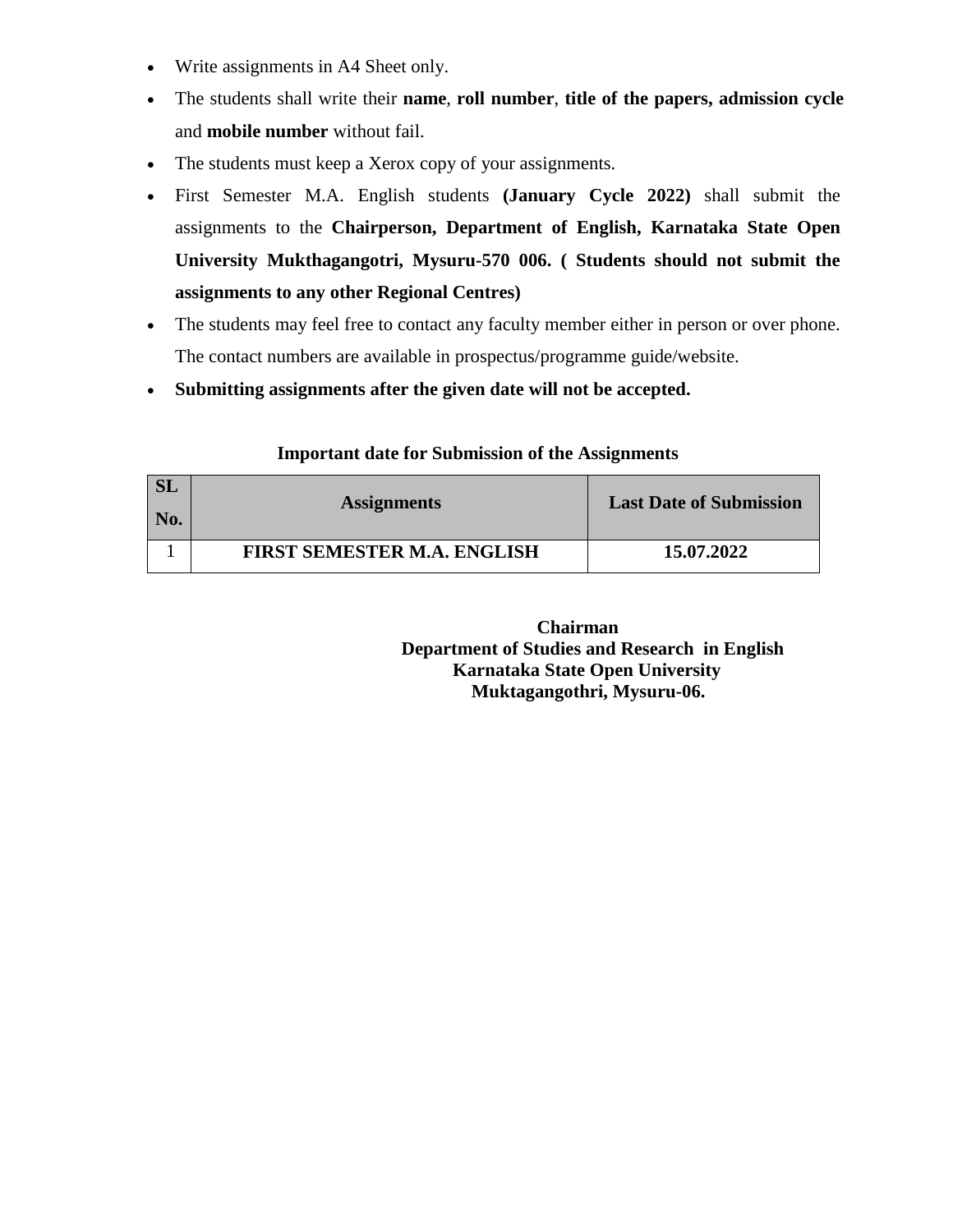# **KARNATAKA STATE OPEN UNIVERSITY Department of Studies and Research in English Mukthagangothri, Mysore-570 006**

# **INTERNAL ASSESSMENT QUESTIONS**

# **January Cycle- 2022**

#### **FIRST SEMESTER M.A. ENGLISH**

**Note:** Answer **one question** from **each stage.** Each question carries **10** marks. **(Max.Marks-20)** 

# **MENHC 1.1: Course –I: English Literature from Chaucer to Milton**

#### **STAGE-I**

- 1. Consider *The General Prologue* as a social satire.
- 2. Elucidate the distinguishing features of Donne's poetry with reference to any two poems prescribed for study.

#### **STAGE-II**

- 1. Discuss *Doctor Faustus* as a typical renaissance play.
- 2. "*Volpone* is a bitter satire on human greed and cunning". Substantiate.

#### **MENHC 1.2: Course – II: Shakespeare**

#### **STAGE-I**

- 1. Comment on the 'Grave Diggers' scene in *Hamlet.*
- 2. Critically comment on the funeral speeches in *Julius Caesar.*

#### **STAGE-II**

- 1. Discuss the significance of the Court scene in *The Merchant of Venice.*
- 2. "*Richard II* presents a vivid contrast between Richard and Bolingbroke". Substantiate